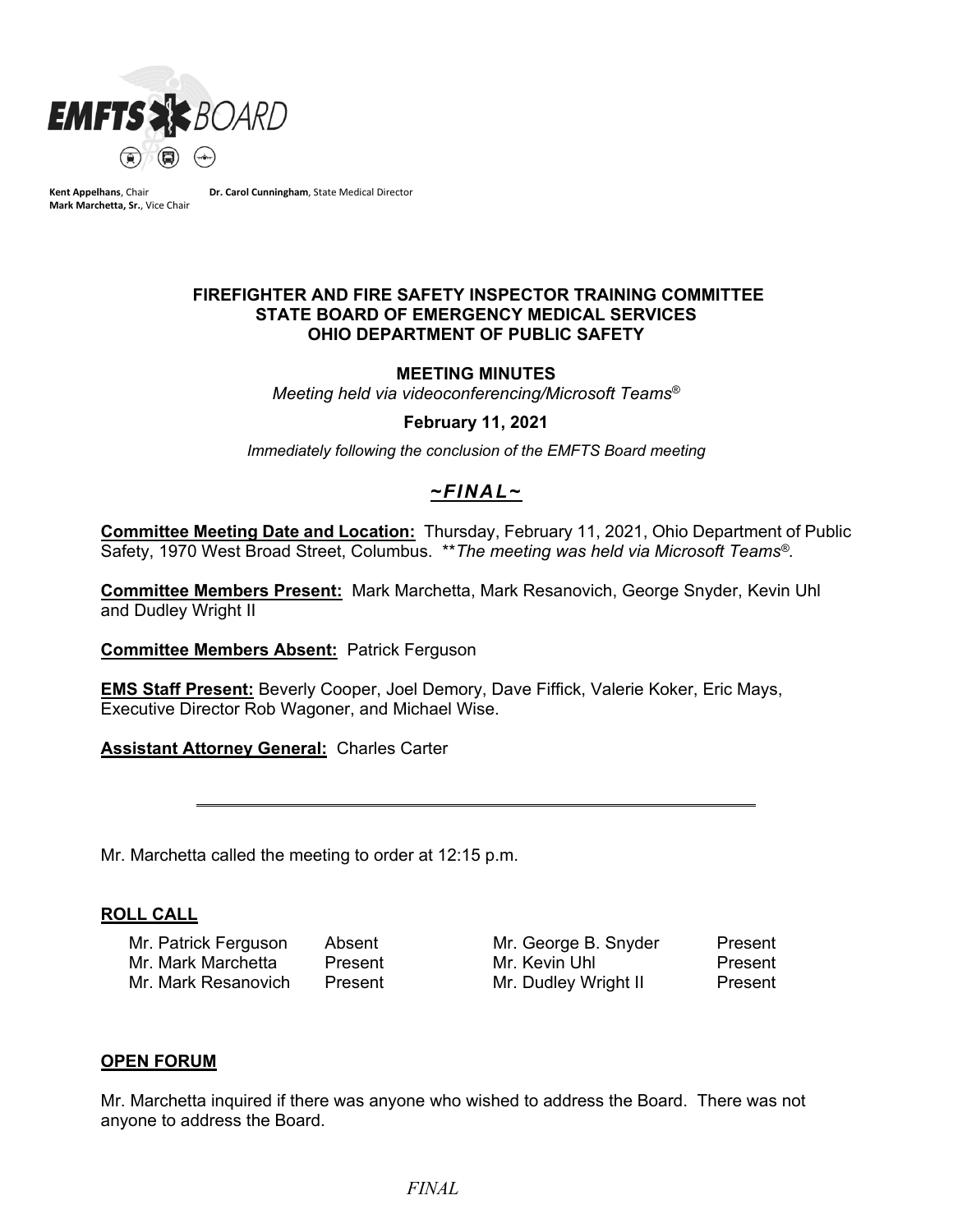# **REVIEW AND APPROVAL OF CONSENT AGENDA**

Mr. Marchetta requested a motion to approve the consent agenda to include the December 16, 2020 Firefighter and Fire Safety Inspector Training Committee meeting minutes and the December and January fire certifications.

*ACTION: Motion to approve the Consent Agenda items to include the December 16, 2020 Firefighter and Fire Safety Inspector Training Committee meeting minutes, and the December and January fire certifications.* Mr. Wright - First. Mr. Uhl– Second. None abstained. None opposed. **Motion approved.**

# **Fire, Medical and Military Exemptions ~ none**

## **Fire Fighter and Fire Safety Inspector Training Committee, James Burke**

The committee met on January 19, 2021 and there was a quorum.

Mr. Burke stated that the workgroup is currently working on Instructor I and Instructor II. The workgroup is also working on the Ohio Administrative Code.

A revised renewal application for fire charters was approved by the FFSI committee. Instead of having to submit all the paperwork for an initial application, it is now a checklist and the program director can sign off if there were any changes. Only the additional information would need to be included with the application. The renewal application is available on the EMS website.

#### **REPORT AND RECOMMENDATIONS**

Mr. Marchetta, on behalf of the Firefighter and Fire Safety Inspector Training Committee, the proceedings were called to order at 12:18 p.m. on February 11, 2021. Members of the committee present for the proceedings are:

#### **ROLL CALL**

| Mr. Patrick Ferguson | Absent  | Mr. George B. Snyder | Present |
|----------------------|---------|----------------------|---------|
| Mr. Mark Marchetta   | Present | Mr. Kevin Uhl        | Present |
| Mr. Mark Resanovich  | Present | Mr. Dudley Wright II | Present |

It was noted for the record that a majority of the members of the Committee and Executive Director Wagoner were present.

The committee will be reviewing the following cases:

#### • **Fire Report and Recommendations in the matter of Fire Case(s):**

- o Fire Case No. 2019-308-BF100, John P. Holycross, Certificate No. 163530
- o Fire Case No. 2019-682-BF100, Scott D. Harris, Certificate No. 70215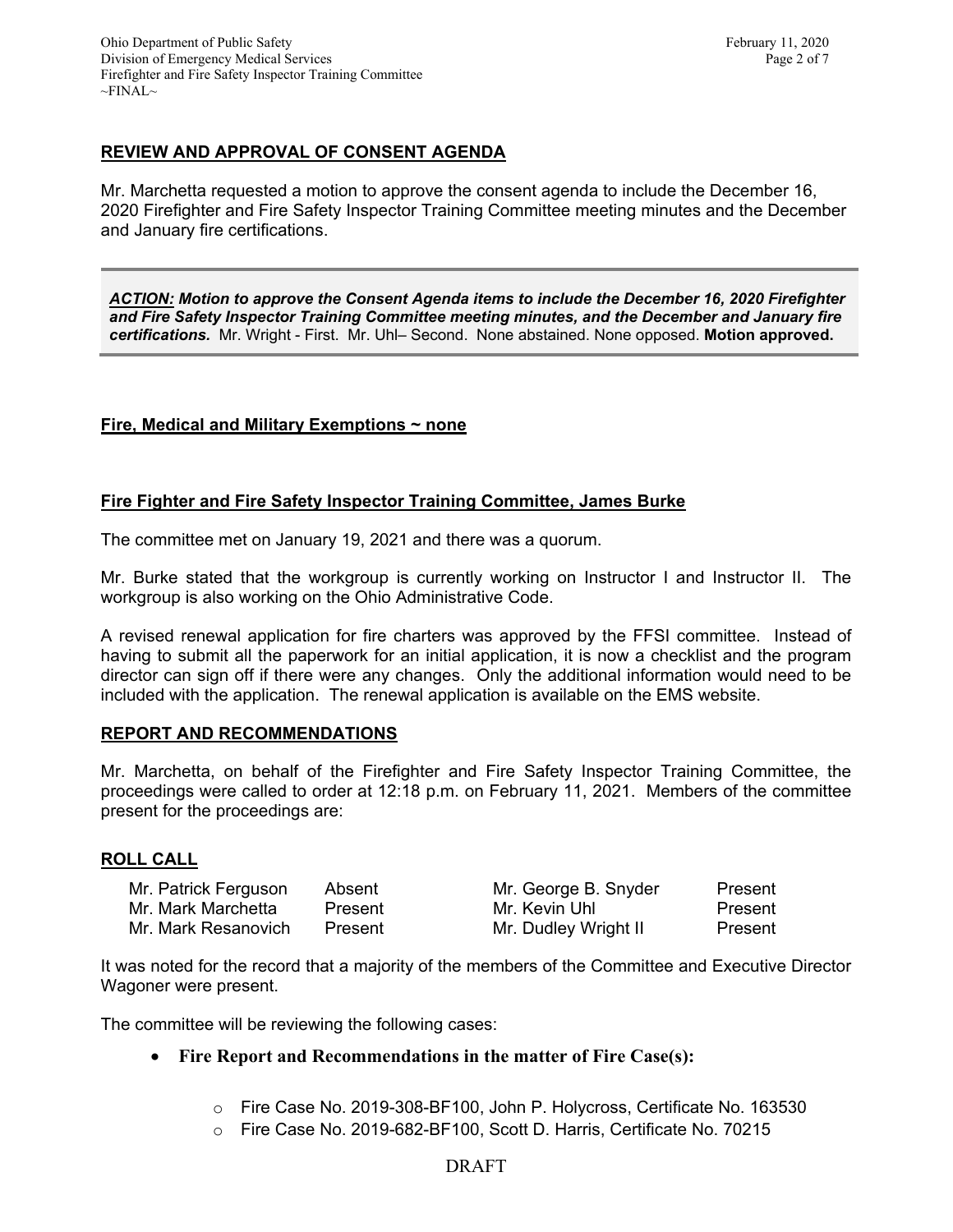Mr. Marchetta recognized Assistance Attorney General Charles Carter for the purpose of providing a brief synopsis of each case.

# **Fire Case No. 2019-308-BF100, John P. Holycross, Certificate No. 163530.**

Mr. Holycross was certified as a firefighter, fire instructor, live fire instructor, and a fire safety inspector. On these renewal applications, Mr. Holycross indicated that he did not have any charges pending or have a conviction for a felony or misdemeanor, other than a minor violation. On each application he attested that all the information that he provided was true and accurate to the best of his knowledge. On January 4, 2019, Mr. Holycross was arraigned in Franklin County Common Pleas Court for Aggravated Burglary, Possessing Criminal Tools, and Assault. He pleaded guilty to one count of Burglary on August 5, 2019 and was ultimately found guilty of the same on December 18, 2019. On July 16, 2019 in Logan County Common Pleas Court he was indicted for Aggravated Burglary, Menacing by Stalking and Disrupting Public Services. Mr. Holycross pleaded guilty to two counts of Burglary and was convicted on January 9, 2020. Following his submission of the application, he submitted a letter, dated December 27, 2019, stating that he was sentenced in Franklin County Common Pleas Court in response to his plea agreement. He also notified the Division of EMS that he had another sentencing hearing in Logan County.

The Board issued a Notice of Opportunity for Hearing intending to take action on his certificate on the basis of the felony convictions and the misrepresentation on his application. A hearing was held on December 21, 2020. The hearing officer ultimately recommended revocation of Mr. Holycross's EMT certificate with the added recommendation of that the Division of EMS allow him to reapply at some point in the future assuming that he has maintained his sobriety and has not been involved in any criminal or dishonesty related acts. The Division of EMS would determine such criteria, the time period, and whether the Petitioner has successfully complied as to whether his license would be granted in the future.

**Fire Case No. 2019-682-BF100, Scott D. Harris, Certificate No. 70215.** Mr. Harris is certified as a firefighter I, active from December 9, 2019 to present. His application is pending approval. On his renewal application, Mr. Harris disclosed a misdemeanor assault conviction. In investigating the assault conviction, it was discovered that he had a 2008 conviction for passing bad checks. On April 11, 2008, in Bellefontaine Municipal Court, Mr. Harris was convicted of passing bad checks. On May 16, 2019, in Xenia Municipal Court he pleaded guilty to and was convicted of Assault due to a domestic violence charge.

The Board issued a Notice of Opportunity for Hearing. This matter went to hearing on November 10, 2020 where the hearing officer confirmed the status of the convictions as he has been convicted of a misdemeanor involving moral turpitude. Ultimately the hearing officer recommended that the Board impose a suspension for a period of 30 days, have him undergo a mental health evaluation conducted by a licensed mental health professional; submitted to the Division of EMS and that the results demonstrate that his mental health will not adversely affect his duties and responsibilities. He should complete a BCI background check at initial or renewal application and a fine of \$250 to be paid by the date determined by the Division of EMS.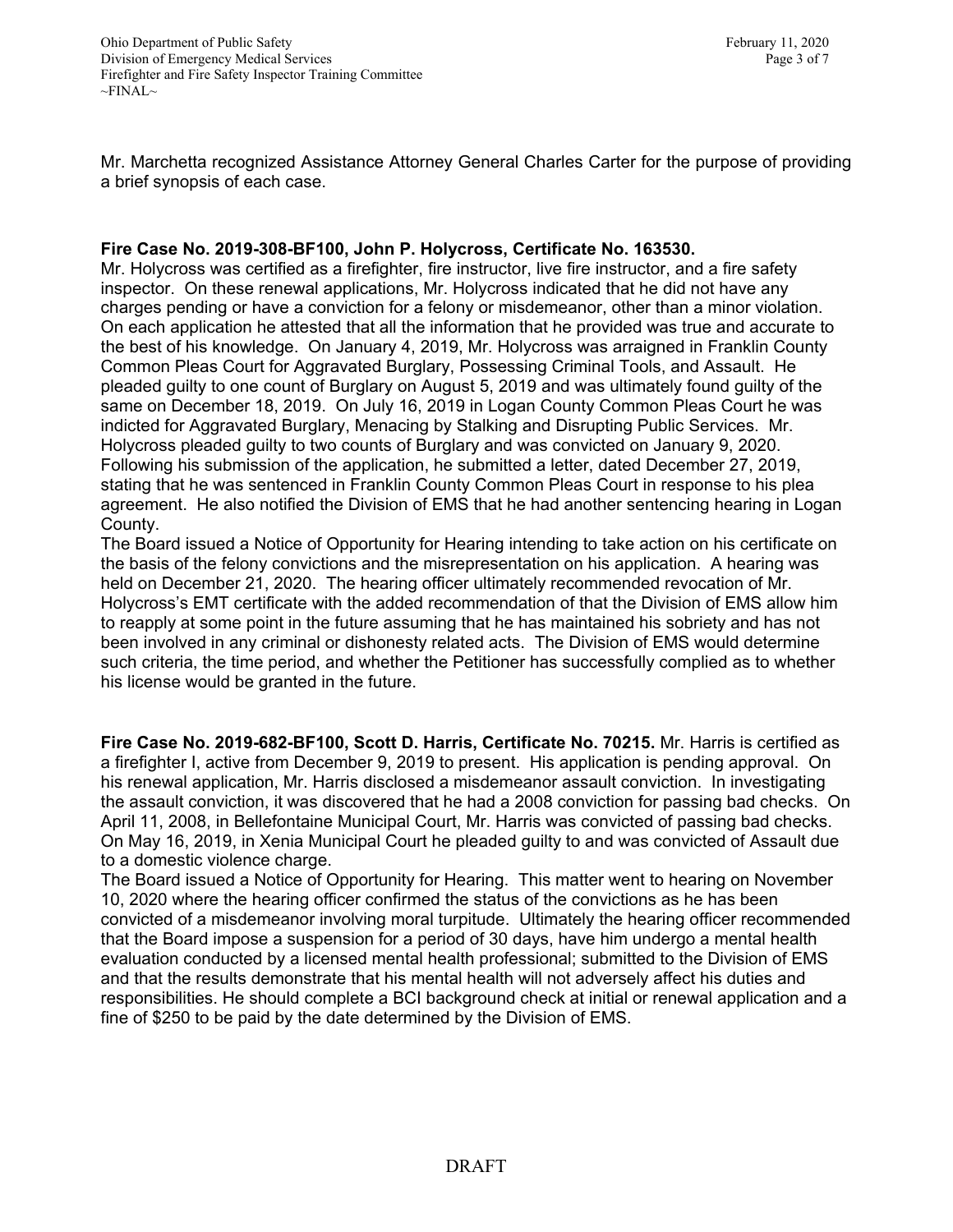Mr. Marchetta asked if Mr. Holycross or his attorney were present. No one was present.

Mr. Machetta asked if Mr. Harris or his attorney were present. No one was present.

#### **GOLDMAN PROCEEDINGS**

#### **Goldman Case(s)**

Mr. Marchetta stated that the following cases were reviewed pursuant to Goldman v. State Medical Board of Ohio, where the Respondents did not properly request a hearing. The individuals named did not have the ability to present written or oral testimony, but could be present to hear the proceedings and outcome. The committee received the sworn affidavits from the EMS investigators and accompanying exhibits. The affidavits contained the evidence and testimony upon which they deliberated. There were five cases. The proceedings were in the matter of:

- o Fire Case No. 2017-572-F300, Andrew J. Biler, Certificate No. 144589
- o Fire Case No. 2017-751-F100, Michael D. Perdew, Certificate No. 112693
- o Fire Case No. 2018-478-F300, Richard H. Onstott, Certificate No. 144171
- o Fire Case No. 2019-596-BF100, Clinton J. Green, Certificate No. 138578
- o Fire Case No. 2020-161-F500, Matthew J. Turner, Certificate No. 137587

Having received documentation for these cases, Mr. Marchetta requested a motion to admit the sworn affidavits and the accompanying exhibits in the aforementioned cases into evidence.

*ACTION: Motion to admit the sworn affidavit and accompanying exhibits in the aforementioned cases into evidence.* Mr. Uhl – First. Mr. Snyder – Second. No abstentions. None opposed. *Motion approved.* 

There being no further evidence, these proceedings were closed at 12:28 p.m.

\*\* Please note that the FFSI Committee did not go into quasi-judicial deliberations.

# **REPORT AND RECOMMENDATION MOTIONS**

*ACTION: In the matter of Fire Case Number 2019-308-BF100, John P. Holycross, Certificate Number 163530 the Committee recommends that the Executive Director issue an adjudication order approving the findings of fact and conclusions of law, and the recommendation of the hearing examiner to revoke Mr. Holycross's fire certifications.* Mr. Snyder – First. Mr. Uhl – Second. None opposed. Mr. Wright - abstained. **Motion approved.**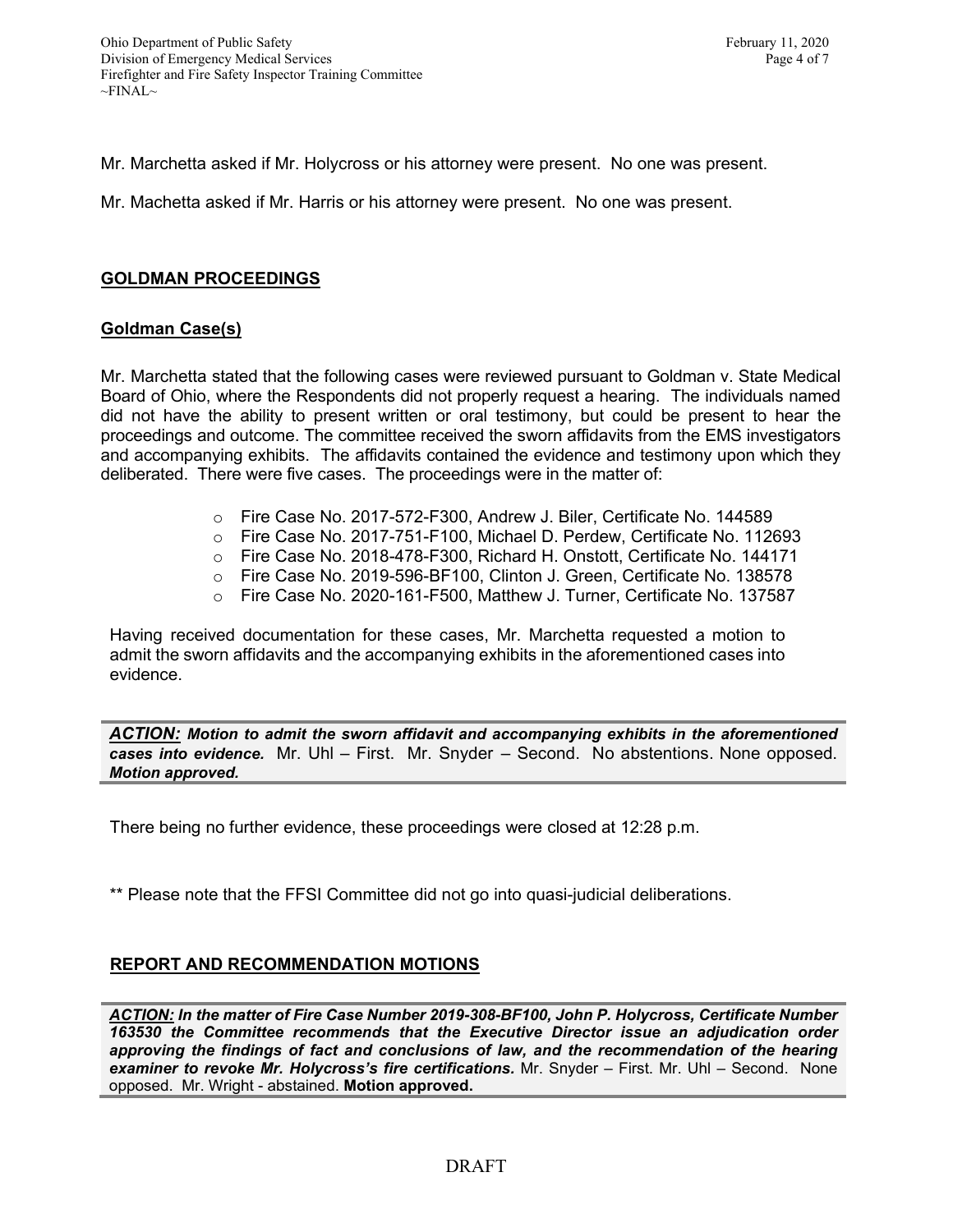*ACTION: In the matter of Fire Case Number 2019-682-BF100, Scott D. Harris, Certificate Number 70215, the Committee recommends that the Executive Director issue an adjudication order approving the findings of fact and conclusions of law, and the recommendation of the hearing examiner to suspend Mr. Harris's firefighter certification. Upon being approved, Mr. Harris' firefighter certification shall be suspended for a period of thirty (30) days. Additionally, Mr. Harris is ordered to have a mental health evaluation completed to determine any impairments that may affect his ability to function as a firefighter, to submit a BCI civilian background check prior to his next certification renewal, and to pay a fine of \$250.* Mr. Snyder – First. Mr. Uhl – Second. None opposed. Mr. Wright - abstained. **Motion approved.** 

# **GOLDMAN MOTIONS**

*ACTION:* **In the matter of Fire Case Number 2017-572-F300, Andrew J. Biller, Certificate Number 144589, the Committee recommends that the Executive Director issue an adjudication order finding that Mr. Biller violated the terms of his consent agreement that he entered into with the Executive Director, and that Mr. Biller's firefighter certification be revoked.** Mr. Snyder – First. Mr. Uhl – Second. None opposed. Mr. Wright - abstained. **Motion approved.** 

*ACTION: In the matter of Fire Case Number 2017-751-F100, Michael D. Perdew, Certificate Number 112693, the Committee recommends that the Executive Director issue an adjudication order finding that Mr. Perdew was convicted of Assault and two (2) counts of Endangering Children, all being felony offenses, and that Mr. Perdew's fire certifications be permanently revoked.* Mr. Snyder – First. Mr. Uhl – Second. None opposed. Mr. Wright - abstained. **Motion approved.** 

*ACTION: In the matter of Fire Case Number 2018-478-F300, Richard H. Onstott, Certificate Number 144171, the Committee recommends that the Executive Director issue an adjudication order finding that Mr. Onstott failed to comply with continuing education requirements as indicated in the notice of opportunity for hearing and that Mr. Onstott's firefighter certification be revoked.* Mr. Snyder – First. Mr. Uhl – Second. None opposed. Mr. Wright - abstained. **Motion approved.** 

*ACTION: In the matter of Fire Case Number 2019-596-BF100, Clinton J. Green, Certificate Number 138578, the Committee recommends that the Executive Director issue an adjudication order finding that Mr. Green has been convicted of Health Care Fraud and Filing False Tax Returns, both being federal felony offenses, and that Mr. Green's firefighter certification be revoked.* Mr. Snyder – First. Mr. Uhl – Second. None opposed. Mr. Wright - abstained. **Motion approved.** 

*ACTION: In the matter of Fire Case Number 2020-161-F500, Matthew J. Turner, Certificate Number 137587, the Committee recommends that the Executive Director issue an adjudication order finding that Mr. Turner failed to pass the Firefighter II examination within 180 days of completing the Firefighter II training course, and that Mr. Turner's request to test for Firefighter II certification be denied.* Mr. Snyder – First. Mr. Uhl – Second. None opposed. Mr. Wright - abstained. **Motion approved.**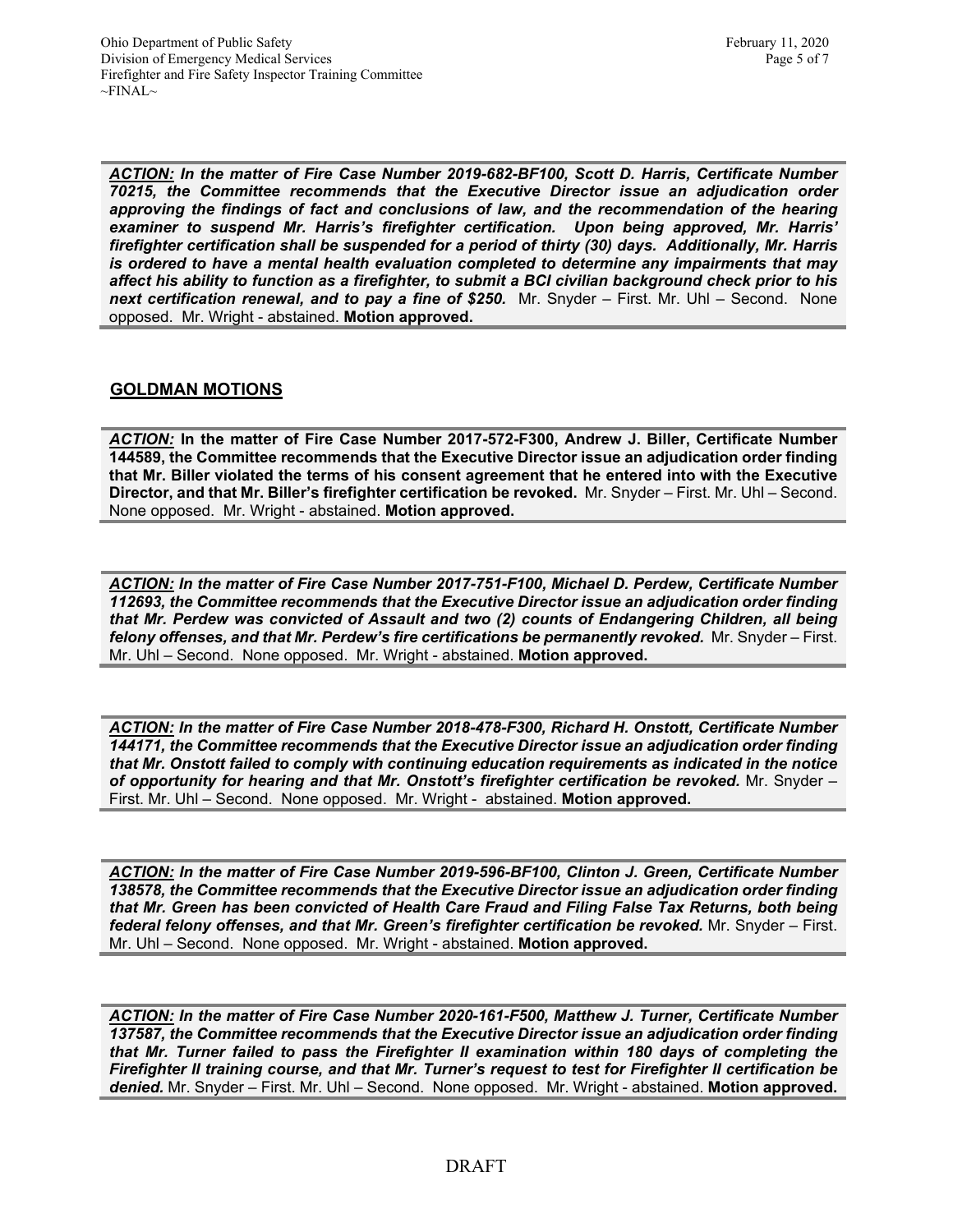#### **FIRE INVESTIGATIONS, STAFF**

*ACTION: Motion to recommend to the Executive Director to accept the consent agreement for the following education case.*

Mr. Snyder – First. Mr. Uhl – Second. None opposed. Mr. Wright - abstained. **Motion approved.** 2021-022-F300

*ACTION: Motion to recommend to the Executive Director to accept the following Consent Agreements.*

Mr. Snyder – First. Mr. Uhl – Second. None opposed. Mr. Wright - abstained. **Motion approved.** 2017-623-F300 2020-314-F100 2020-385-BF100

| ACTION: Motion to recommend to the Executive Director to close the following cases.<br>Mr. Snyder - First. Mr. Uhl - Second. None opposed. Mr. Wright - abstained. Motion approved. |                |  |  |
|-------------------------------------------------------------------------------------------------------------------------------------------------------------------------------------|----------------|--|--|
| 2020-402-BF100                                                                                                                                                                      | 2020-545-BF100 |  |  |
| $2020 - 486 - BF100$ *Warning Letter                                                                                                                                                |                |  |  |

*ACTION: Motion to recommend to the Executive Director to close the following cases; individuals have met the stipulations of their Consent Agreement.* Mr. Snyder – First. Mr. Uhl – Second. None opposed. Mr. Wright - abstained. **Motion approved.**

| 2017-590-BF100 | 2018-209-F300 |
|----------------|---------------|
| 2018-71-BF100  | 2018-310-F300 |

*ACTION: Motion to recommend to the Executive Director to close the following cases; individuals entered into a consent agreement and have not met requirements. Their respective certificates to practice/teach have expired or been surrendered. Close case, re-open if re-applies.* Mr. Snyder – First. Mr. Uhl – Second. None opposed. Mr. Wright - abstained. **Motion approved.**

2019-561-F300

*ACTION: Motion to recommend to the Executive Director to close the following cases; accept surrendering of their respective certificates.* Mr. Snyder – First. Mr. Uhl – Second. None opposed. Mr. Wright - abstained. **Motion approved.** 2019-579-F300 2020-476-F300 2020-492-F300